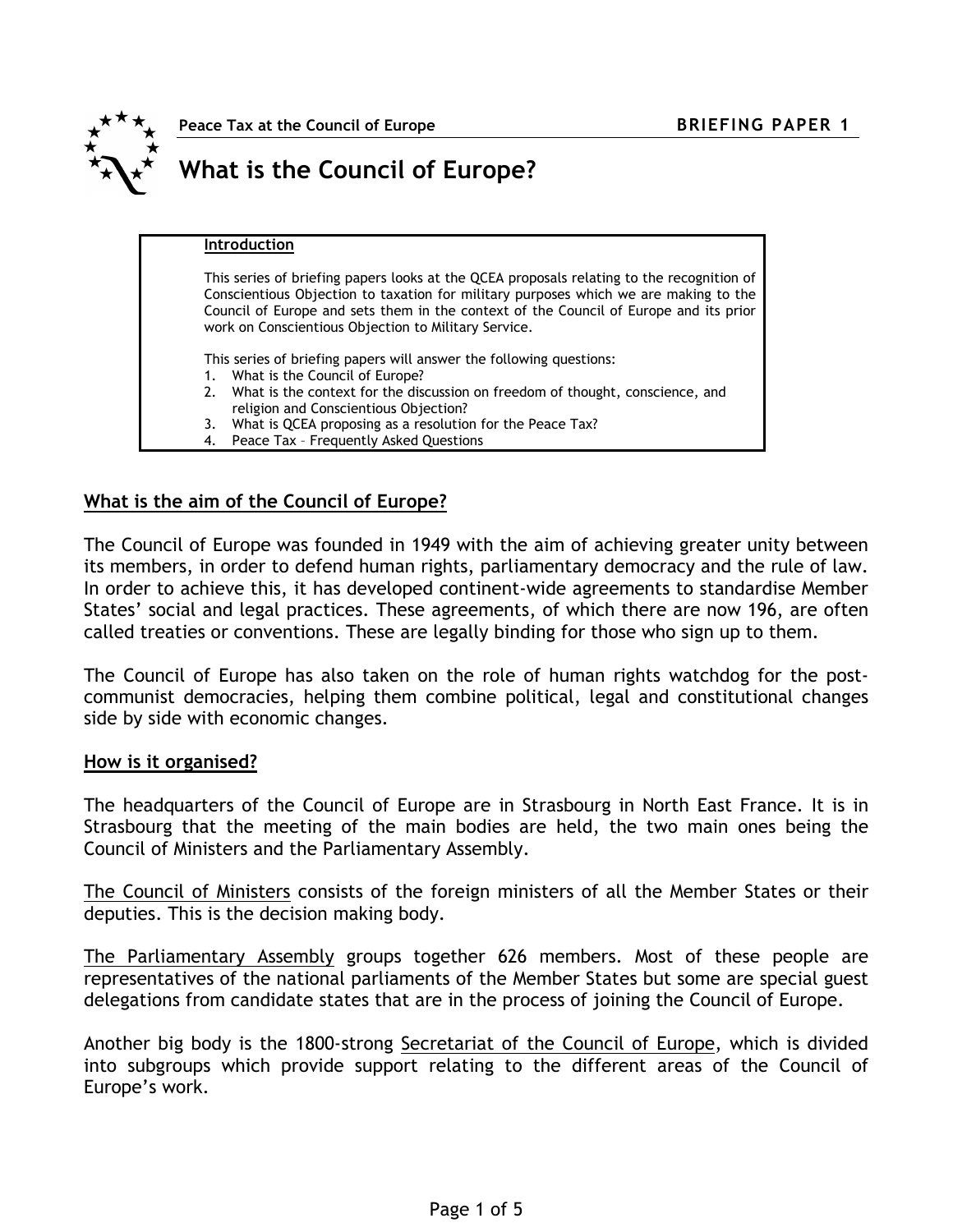## Who are the members?

As the name implies, all the Member States are European countries. The current 46 members are from Western, Central and Eastern Europe. A state may be invited to become a member of the Council of Europe if it is deemed able and willing to respect human rights and fundamental freedoms, and to collaborate in achieving the aim of the Council of Europe.

| Albania (13.07.1995)                | Liechtenstein (23.11.1978)                            |
|-------------------------------------|-------------------------------------------------------|
| Andorra (10.10.1994)                | Lithuania (14.5.1993)                                 |
| Armenia (25.01.2001)                | Luxembourg (5.5.1949)                                 |
| Austria (16.04.1956)                | Malta (29.4.1965)                                     |
| Azerbaijan(25.01.2001)              | Moldova (13.7.1995)                                   |
| Belgium (5.5.1949)                  | Monaco (05.10.2004)                                   |
| Bosnia and Herzegovina (24.04.2002) | Netherlands (5.5.1949)                                |
| <b>Bulgaria</b> (7.5.1992)          | Norway (5.5.1949)                                     |
| Croatia (6.11.1996)                 | Poland (29.11.1991)                                   |
| Cyprus (24.5.1961)                  | Portugal (22.9.1976)                                  |
| Czech Republic (30.6.1993)          | Romania (7.10.1993)                                   |
| Denmark (5.5.1949)                  | Russian Federation (28.2.1996)                        |
| Estonia (14.5.1993)                 | San Marino (16.11.1988)                               |
| Finland (5.5.1989)                  | Serbia and Montenegro (03.04.2003)                    |
| France (5.5.1949)                   | Slovak Republic (30.6.1993)                           |
| Georgia (27.4.1999)                 | Slovenia (14.5.1993)                                  |
| Germany (13.7.1950)                 | Spain (24.11.1977)                                    |
| Greece (9.8.1949)                   | Sweden (5.5.1949)                                     |
| Hungary (6.11.1990)                 | Switzerland (6.5.1963)                                |
| Iceland (9.3.1950)                  | The former Yugoslav Republic of Macedonia (9.11.1995) |
| Ireland (5.5.1949)                  | Turkey (13.4.1950)                                    |
| Italy (5.5.1949)                    | Ukraine (9.11.1995)                                   |
| Latvia (10.2.1995)                  | United Kingdom (5.5.1949)                             |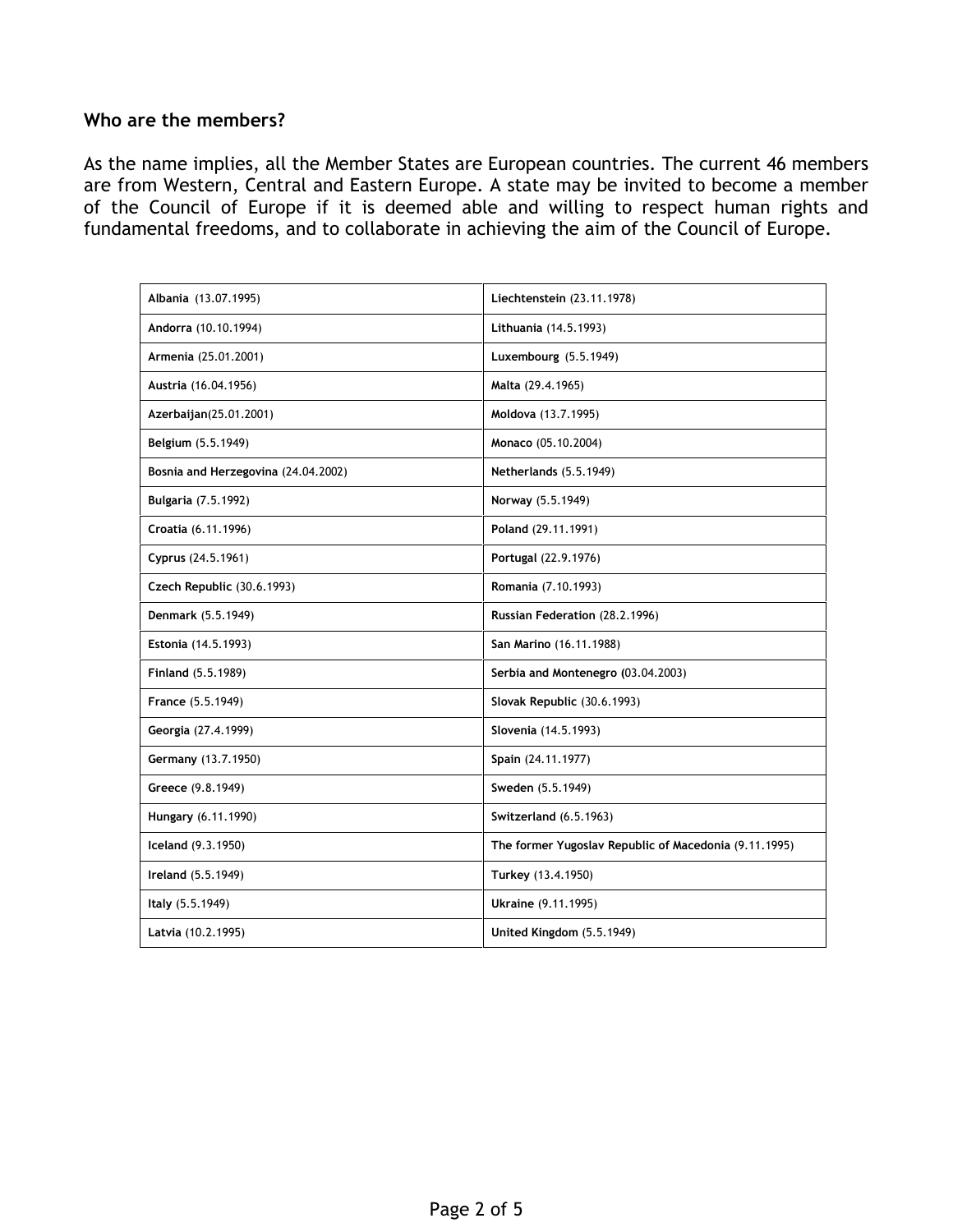## Council of Europe – Map



## The European Convention and the Court of Human Rights

One of the most important and well known achievements of the Council of Europe is to have passed a convention called The European Convention for the Protection of Human Rights and Fundamental Freedoms (shortened to the European Convention on Human Rights or ECHR). This Convention sets forth a number of widely accepted fundamental rights and freedoms. Member States sign and ratify the Convention which then binds them to respect the rights and obligations of the Convention. They are often referred to as the contracting states.

All the Member States in the Council of Europe have signed the European Convention on Human Rights. The Convention is first signed by the Foreign Minister/Secretary of each Member State. Following the signing, the Foreign Minister/Secretary seeks approval of the signing from her or his national parliament. This approval is called ratification, and is very important. Once a Member State has ratified the Convention they have bound themselves by law to respect the rights in the Convention. A Member State can do this in two ways: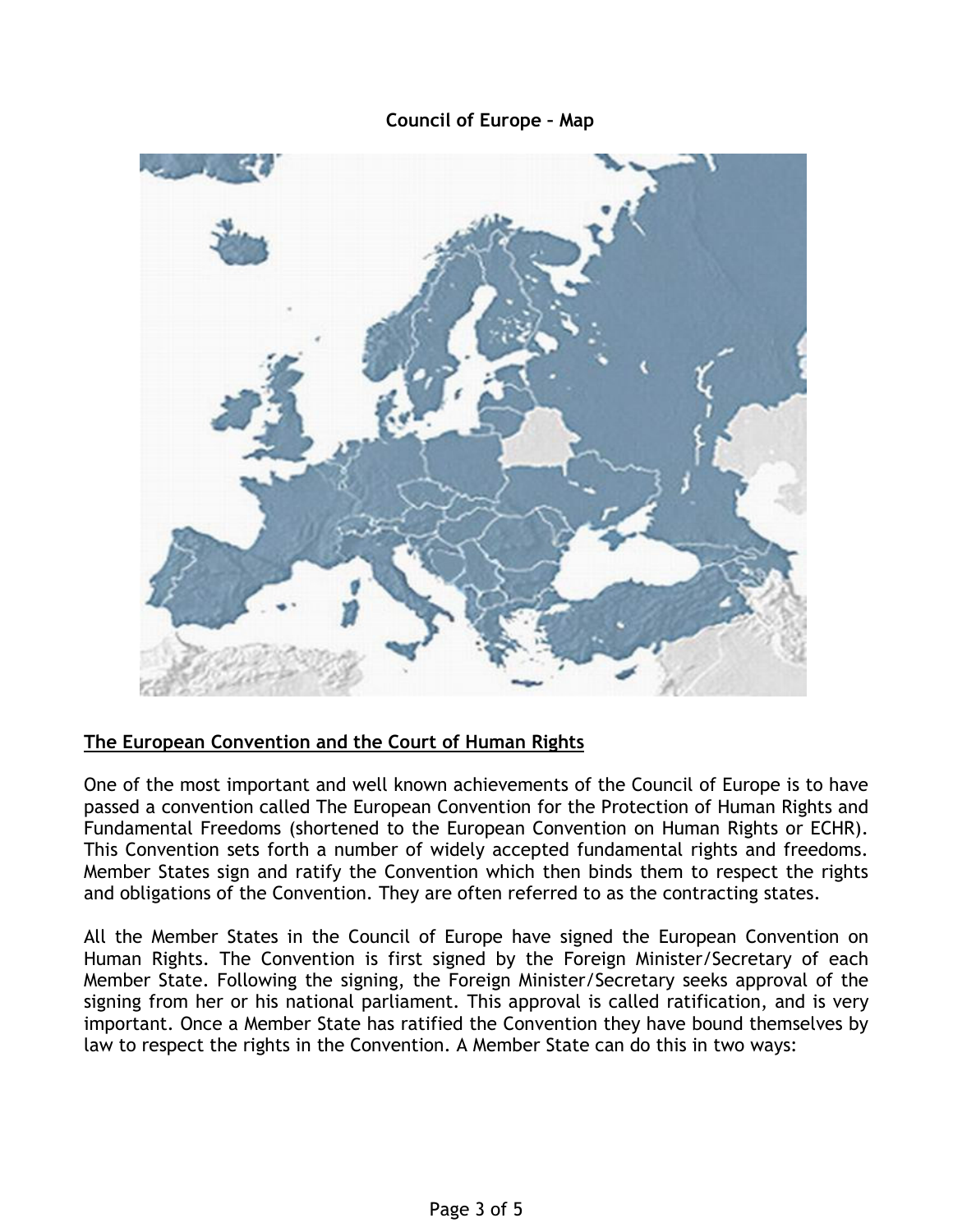• By transformation

The Member State reviews its national laws and makes changes where needed, so that the content of the national law provides the same rights and obligations as the Convention.

• By incorporation

The Member State creates a new law which says that the Member State is legally bound to respect the rights and obligations given in the Convention. This effectively means that the Convention is incorporated as national law.

What sets this Convention apart from other Human Rights' Conventions and Declarations is that it sets up a mechanism for the enforcement of the obligations taken on by those who have signed the Convention. The European Court of Human Rights was set up to carry out this task. This Court has its seat in Strasbourg. It is composed of a number of judges equal to the number of states that have signed up to the Convention, currently 46. Although all the judges in the Court are nationals of a Contracting State, once they are elected to be judges, they work in their individual capacity.

Under the Convention a national of a Member State has the right to bring the state before the national courts if he or she believes that the state is not respecting the Convention. If the person cannot find legal remedy after exhausting its national courts, he or she may file a case against the state before the European Court of Human Rights.

The fact that the Convention, not only provides the individual with legal rights, but also has a Court to uphold them, is unique to the Council of Europe.

## How does the Council of Europe tie in with other European and international institutions?

As its name indicates, the Council of Europe covers the geographical area of Europe, although not all European countries are members. It is completely independent of other European and international organisations, such as the Organisation for Security and Cooperation in Europe (OSCE), the North Atlantic Treaty Organisation (NATO) and the European Union. Although these organisations operate in different fields, there are some areas in which they overlap and where each of them overlaps with the Council of Europe.

Most significantly, the EU has slowly been expanding its area of jurisdiction and influence. Originating as an economic union, it now concerns itself with a number of areas, including human rights. Both the EU and the Council of Europe recognise each other as important actors. Although all the Member States of the EU are members of the Council of Europe, not all the members of the Council of Europe are members of the EU. The EU was formed with the overall view of creating a market place with a free flow of goods, services, capital and people. Its Member States have set up common institutions to which they delegate some of their sovereignty so that decisions on specific matters of joint interest can be made democratically at European level.